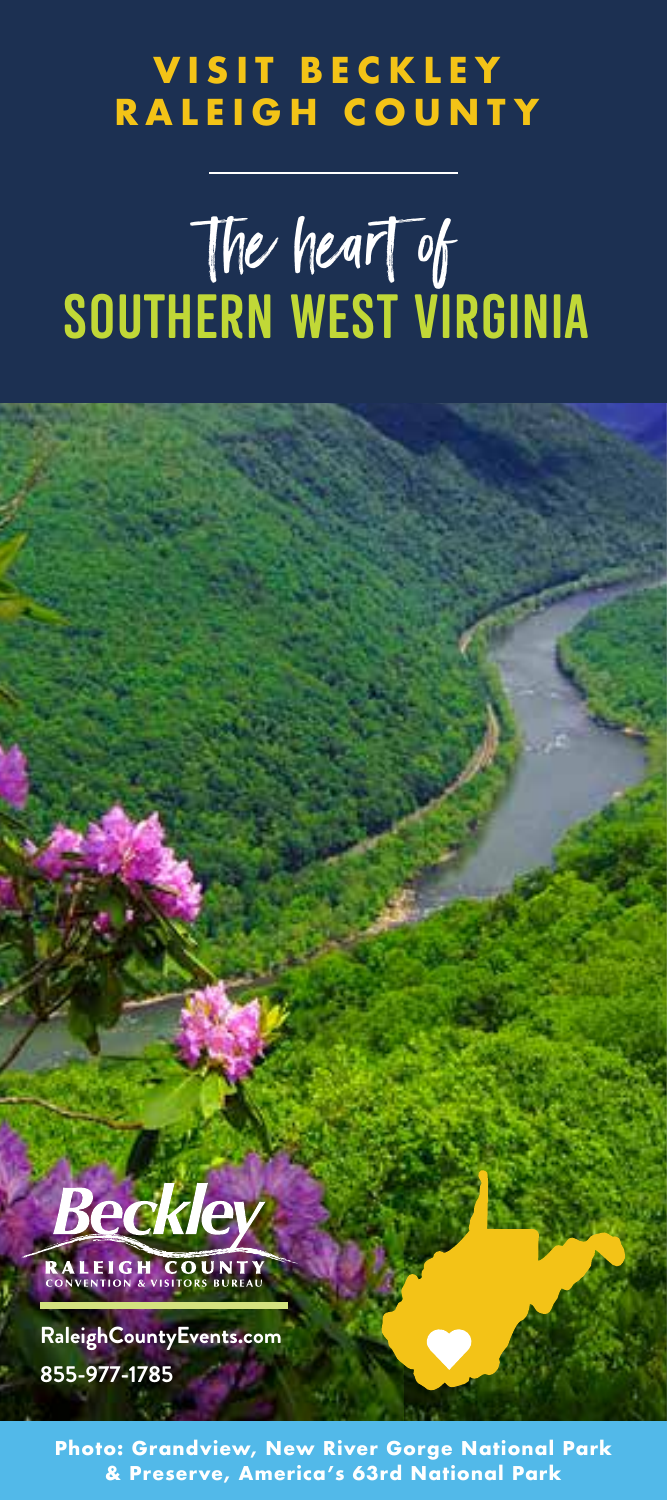

# **New River Gorge** National Park and Preserve

On December 27, 2020, the 70,000+ acre park and 53 mile stretch of the river was redesignated as the New River Gorge (NRG) National Park and Preserve. The approximately 7,000 acres that make up the national park are located in four areas: Sandstone Falls, Grandview, Thurmond and the Lower New River Gorge. The preserve portion encompasses the remaining 65,000 acres.



Grandview is located just 15 minutes outside of Beckley, and Sandstone Falls is located just inside the southern border of Raleigh County.

From exciting thrills to the peaceful lull of time spent in nature, experience one of West Virginia's most cherished playgrounds. Paddle down miles of free-flowing whitewater rapids on the New River, one of the oldest rivers on the continent, or explore the old railroad town of Hinton, close to Sandstone Falls, the largest waterfall on the New River. Hike the serene forest trails at Grandview for impressive views of the Gorge

# **DID YOU KNOW?**

*With Thurmond and the Lower New River Gorge only a short drive away, Beckley-Raleigh County is centrally located and the perfect place to stay overnight as you explore the newest national park.* 

and striking displays of Catawba rhododendron in the late spring, or step back in time on a walking tour through the abandoned ghost town of Thurmond. Among these activities, the park and preserve also offers camping, mountain biking, fishing and hunting.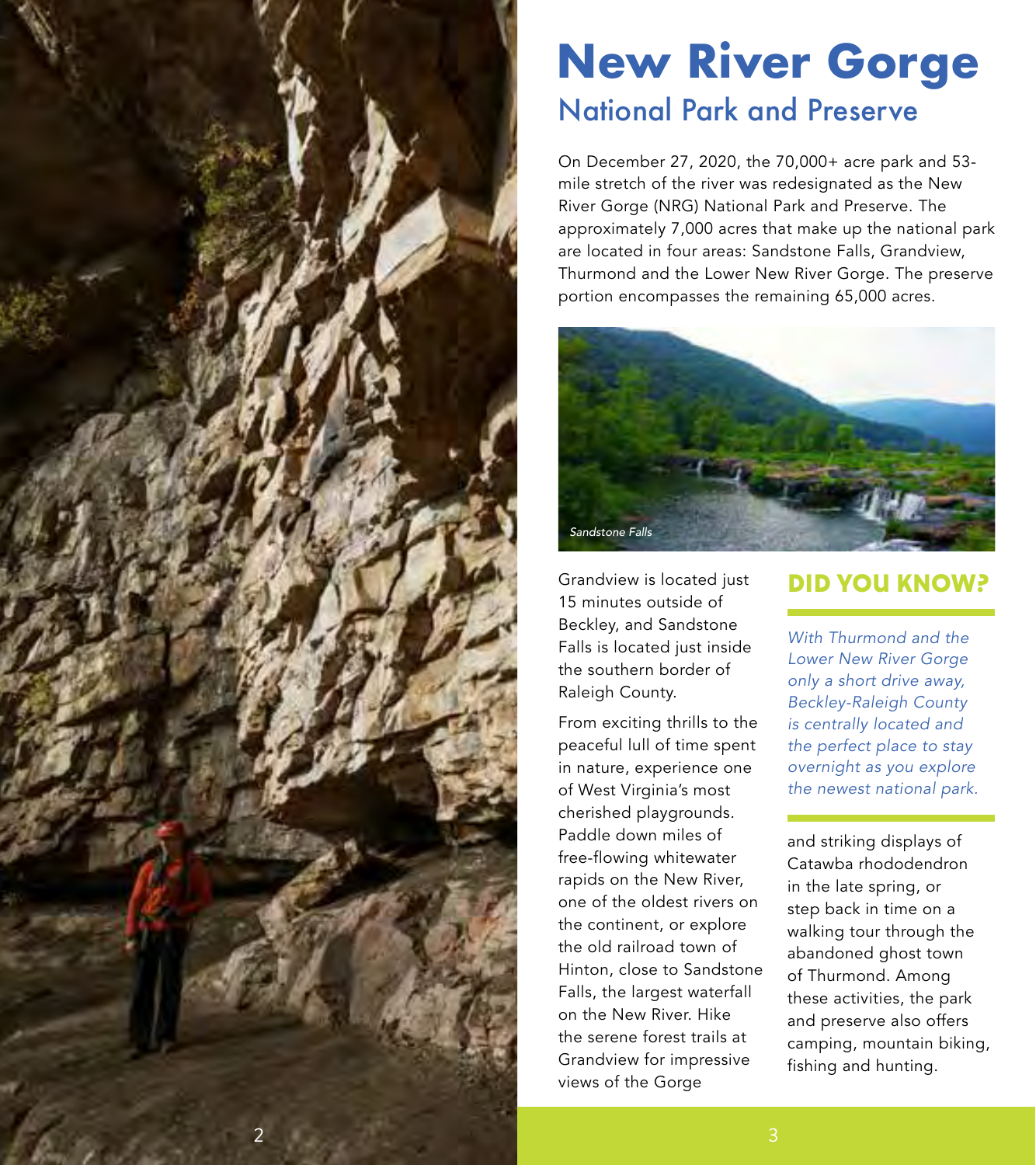

# **Lake Stephens**

Destination — FUN. Lake Stephens offers many outdoor opportunities for water sports such as fishing, swimming, boating, water skiing, canoeing and more.



This 2,300-acre county park has a pristine mountain lake and 1,900 acres of hardwood forest. It opened in the late '60s as a place for family fun and has retained its rustic

*••• lakestephenswv.com*

charm over the years with many upgrades. It's a wonderful location to relax and enjoy the outdoors.

Open May to October, campsites and RV park sites book up quickly in season. Reserve one today for your trip! Cabins are open year-round. All lake activities open Memorial Day weekend to Labor Day for your enjoyment.

### **DON'T MISS IT...**

*Be sure to check out the Aqua Park Water Park and Splash Pad — it's fun for the whole family!*

# **Little Beaver State Park**

Enjoy the outdoors at this 562 acre park with plenty of recreation available including year-round fishing at the lake.

Paddle boat, canoe, row boat and kayak rentals are available in season. All trails are open for both hiking and biking.

The park boasts a 46-site campground; 15 water-only sites and 31 with water and electricity. Full hookup sites will be available in 2022. Additionally, the park has five picnic shelters which can be rented, playgrounds, geocaching and an activities building.

# **DID YOU KNOW?**

*Many types of fish, such as bass, crappie, channel cat, bluegill and trout can be found in the 18-acre lake.* 

*••• littlebeaverstatepark.com*

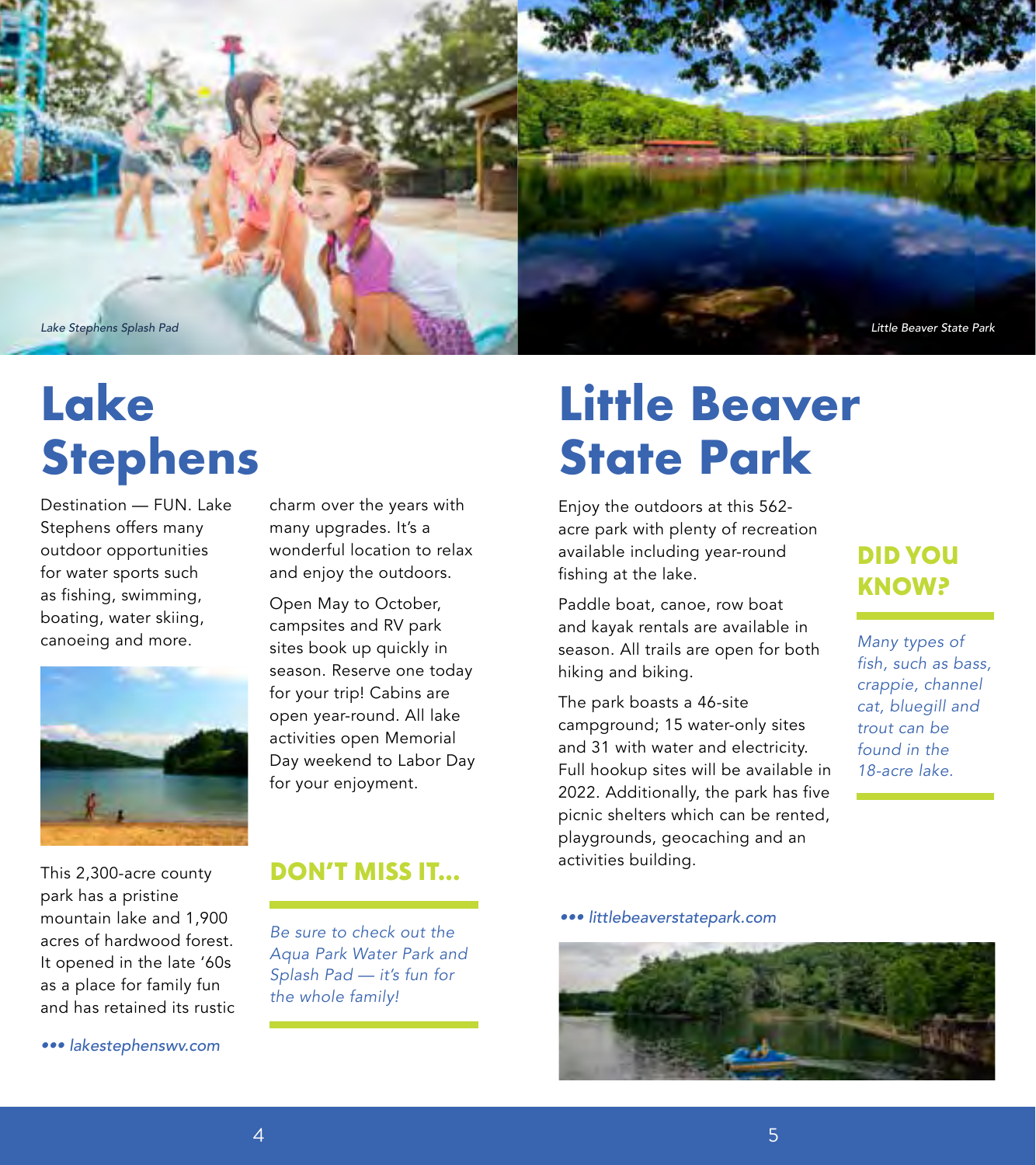

# **Beckley Exhibition Coal Mine** history: arts & culture:

Listed on the National Register of Historic Sites, the Exhibition Coal Mine is the largest and most popular coal heritage destination in the region. The main attraction is an actual tour of the restored Phillips Mine that operated from 1890-1910. Traveling 1,500 feet beneath the hillside, visitors are carried along the track, riding authentic "man cars" from the main entrance to the old working areas of the coal mine. Tour guides are experienced veteran miners that explain the history of low-seam coal mining from the hand loading days into the era of modern mechanization. This attraction has won Trip Advisor's Certificate of Excellence five years in a row.

# **MUST SEE**

*In addition to the underground mine tour, visitors can explore the historical coal camp situated throughout the grounds. Lovingly restored, the Miner's House, Superintendent's House, Pemberton Coal Camp Church and the Helen Coal Camp School give visitors a true representation of early 20th century coal camp life.* 

# arts & cutture: **West Virginia**

Enjoy professional theatre under the stars at the spectacular Cliffside Amphitheatre at Grandview — New River Gorge National Park and Preserve. Theatre West Virginia produces the critically acclaimed historical drama, "Hatfields and McCoys." The drama tells the story of the infamous family feud. Different Broadway musicals are produced every summer, as well as concerts featuring classics from the rock & roll era. Full schedule and tickets are available online.



```
••• theatrewestvirginia.org
```
*<sup>•••</sup> beckley.org/coal-mine/*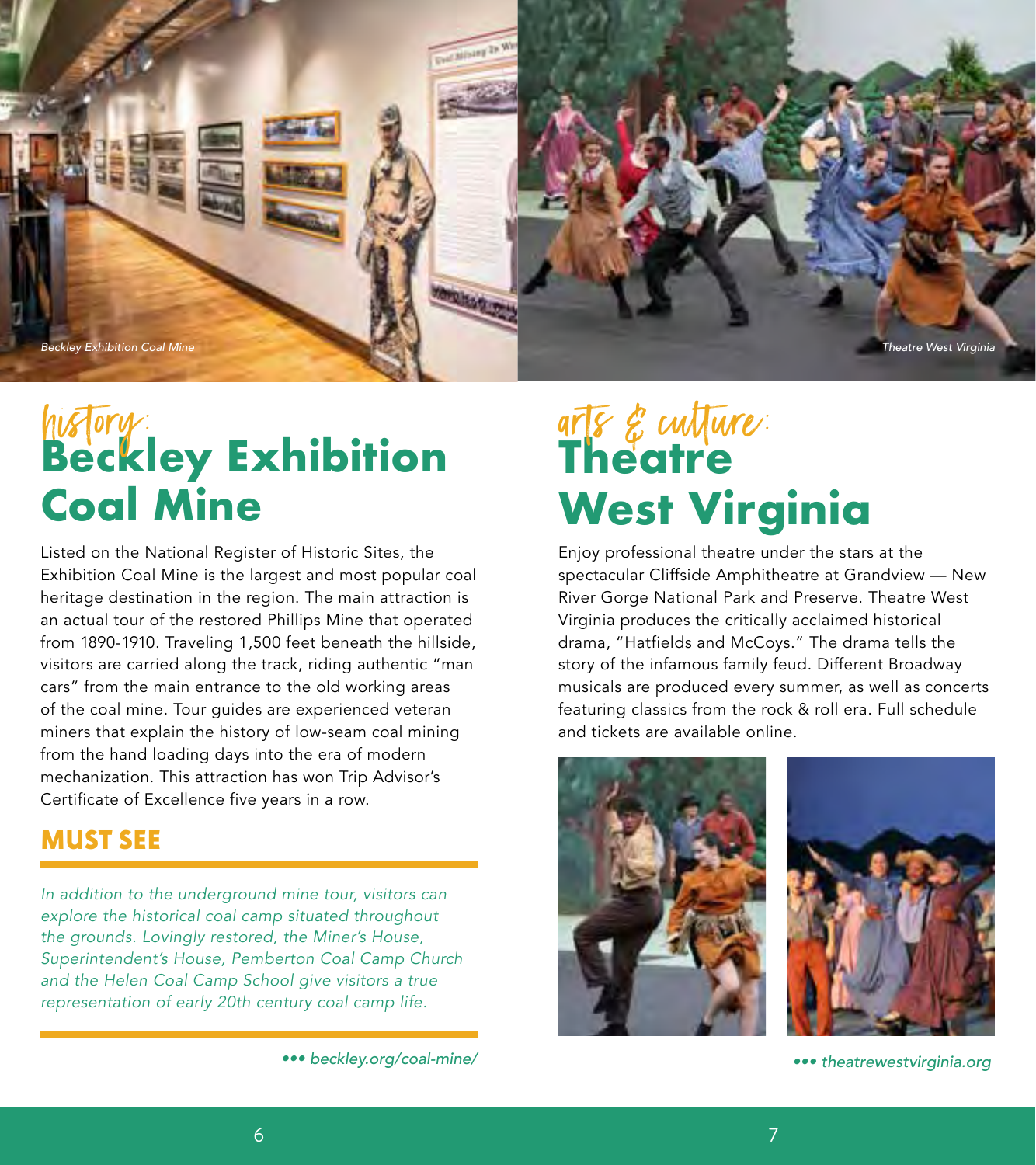

# **LEWIS MCMANUS MEMORIAL HONOR TRAIL**

#### *••• beckley.org*

A 3.6 mile long rail trail that follows the former CSX railroad bed from Mabscott to Cranberry Creek Crossing with a spur over Robert C. Byrd Dr. extending to New River Park. The urban trail features a 12-foot wide paved trail with lights, benches, shelters, murals by local organizations and artisans, and coal heritage interpretive signage. A Visitors Center with a bike share program is located on the trail.

# **WINTERPLACE SKI RESORT**

*••• winterplace.com*

In Beckley, snow is the other whitewater! Winter opens the door for snowboarders, skiers and tubing



enthusiasts to enjoy the best trails, terrain parks and snow tubing lanes on 90 acres at one of the finest mountain resorts in the eastern U.S. With 27 trails, 2 terrain parks and 16 snow tubing lanes, the resort offers fun for all ages and skill levels. New to winter sports? The resort offers terrain-based lessons and is the number one place in the state for beginners learning to ski and snowboard! Lodging and dining options can be found onsite and nearby.

### **BURNING ROCK OFF-ROAD PARK**

#### *••• burningrockwv.com*

This 10,000-acre park has 100 miles of well-kept off-road trails for biking, ATV and UTV riding, Jeeps and trucks. Located 15 minutes from Beckley, Burning Rock is familyfriendly and full of adventure! There are multiple lodging options available, including tent camping, platform "glamp" tents, sites with full RV hookups, and rustic cabins. Bathhouses, an ATV wash rack and a general store with supplies and parts are available.

### **ALPINE MINISTRIES**

#### *••• alpineministries.com*

Alpine Ministries in Mount Hope provides Christcentered adventures like whitewater rafting, rock climbing and more throughout Southern West Virginia. Perfect for youth groups, church retreats and family fun!

### **PINEY CREEK TRAIL SYSTEM**

#### *••• pineycreekwatershed.org*

Just a few steps away from the Beckley YMCA Soccer Complex is an unexpected trail system that offers amazing views to hikers, bikers and runners. The Piney Creek Trail System has 10 miles of trails that wind through the woods and butt up to the edge of the Piney Creek Gorge. While this trail is a yearround favorite for locals, hiking the trails in the winter is a must. With the leaves fallen from the trees and a dusting of snow covering the ground, winter offers amazing views that are hidden the rest of the year.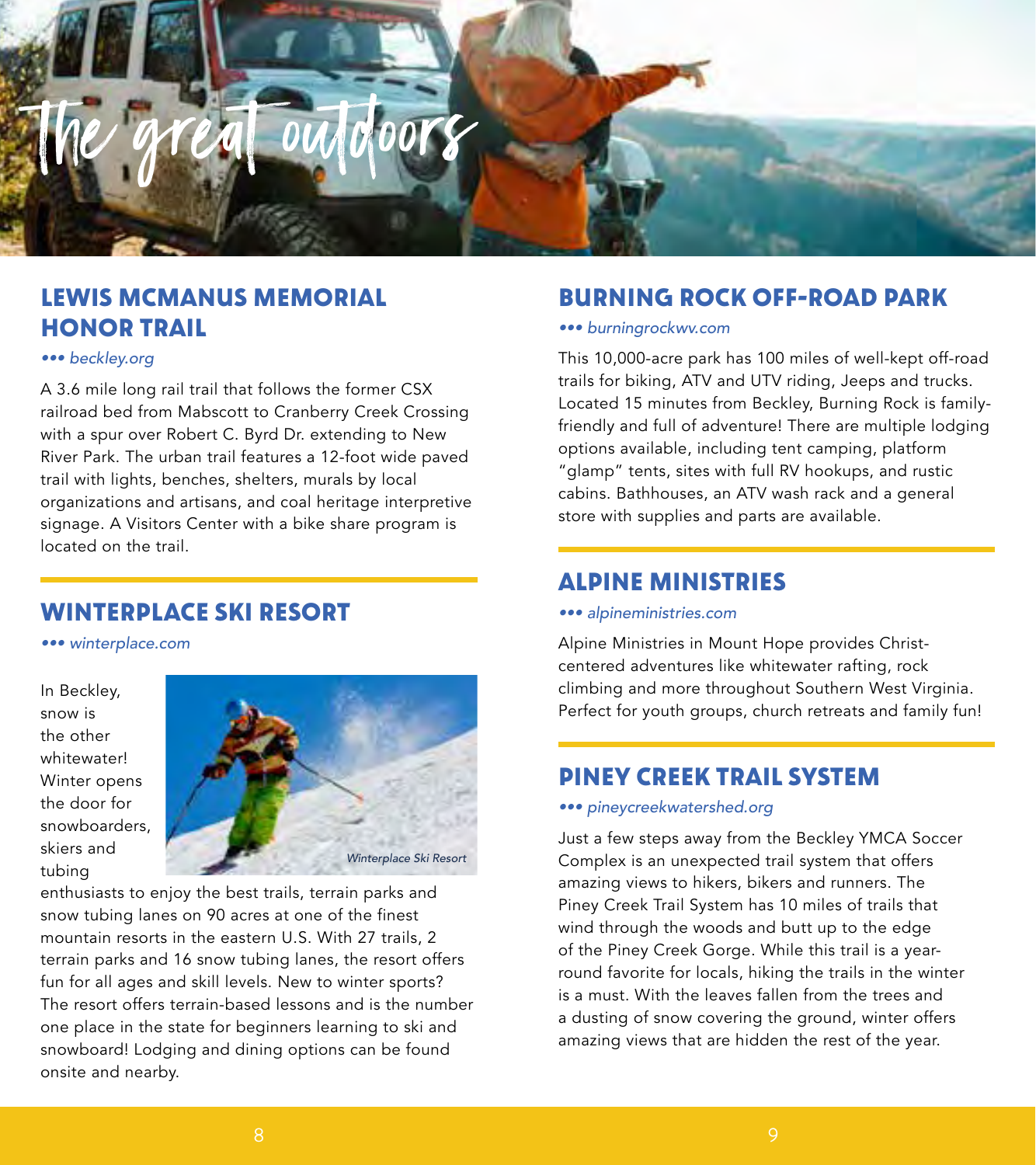

# **BECKLEY ARTS CENTER**

#### *••• beckleyartcenter.com*

Discover artwork by local artists at The Cynthia Bickey Art Gallery. The art center also hosts a variety of workshops and classes for adults and children, guided painting parties and writers' cafès. The Beckley Arts Center partners with businesses and organizations around the region and is made up of volunteer artists of all ages.

# **RALEIGH COUNTY VETERANS MUSEUM**

#### *•••facebook.com/raleighcountyvetsmuseum*

This museum houses artifacts and memorabilia from the nation's military from World War II up to Operation Desert Storm. It traces military history from the Revolutionary War to the present. The museum is open on Fridays and Saturdays from 11 a.m. to 4 p.m. Call 304.253.1775 or 304.682.5034 for additional hours of operation or to schedule a tour.

# **YOUTH MUSEUM OF SOUTHERN WEST VIRGINIA AND MOUNTAIN HOMESTEAD**

#### *••• beckley.org/youth-museum*

The Youth Museum of Southern West Virginia is open to the public year round. The museum's purpose is serious, but the environment is informal, making it a great early museum experience for children. The museum provides opportunities for play-based educational programs in a secure and engaging environment. The main gallery presents interactive exhibitions that ignite the imagination. Exhibits are as diverse as Leonard's Lab to

Thomas & Friends: Explore the Rails to Animationland. Two to three exhibits are scheduled yearly. The museum has a permanent exhibit, PuzzleQuest — 10 mindboggling conundrums, a planetarium, amphitheater and gift shop.

Behind the museum stands the Mountain Homestead, which was developed to enrich history studies. Guides tell the stirring story of West Virginia's hearty pioneer settlers as they interpret the restored log cabin, oneroom schoolhouse, barn, weaver's shed, general store, moonshine still and blacksmith shop.

# **TAMARACK MARKETPLACE**

#### *••• tamarackwv.com*

Tamarack's striking, red peaked roof draws over half a million visitors annually into a place full of visual beauty, the sights and sounds of Appalachia and some wonderfully distinctive aromas. You will be astounded when you enter the state's premier artisan center with the finest textiles, jewelry, art, glass and pottery plus woodwork and many other handcrafted items. Come for the food, inspiration or take a rest from the road. Stay for the mountain music, hospitable people and uniqueness of all things artistic and cultural. There are always new and interesting exhibits happening in the gallery and theatre.

# **BECKLEY CONCERT ASSOCIATION**

#### *••• beckleyconcerts.org*

The Beckley Concert Association has been bringing quality music to the area since 1938. Enjoy music and dance performances at the Woodrow Wilson High School Auditorium.

# **THE RALEIGH PLAYHOUSE**

#### *••• facebook.com/TheRaleighWV*

Welcome to "The Raleigh," where you can enjoy a classic show, musical, art house film or local production. The venue's intimate quality makes it a wonderful place to see a show of any kind, as none of its 199 seats are more than 61 feet from the stage. The facility is available to be rented for special events.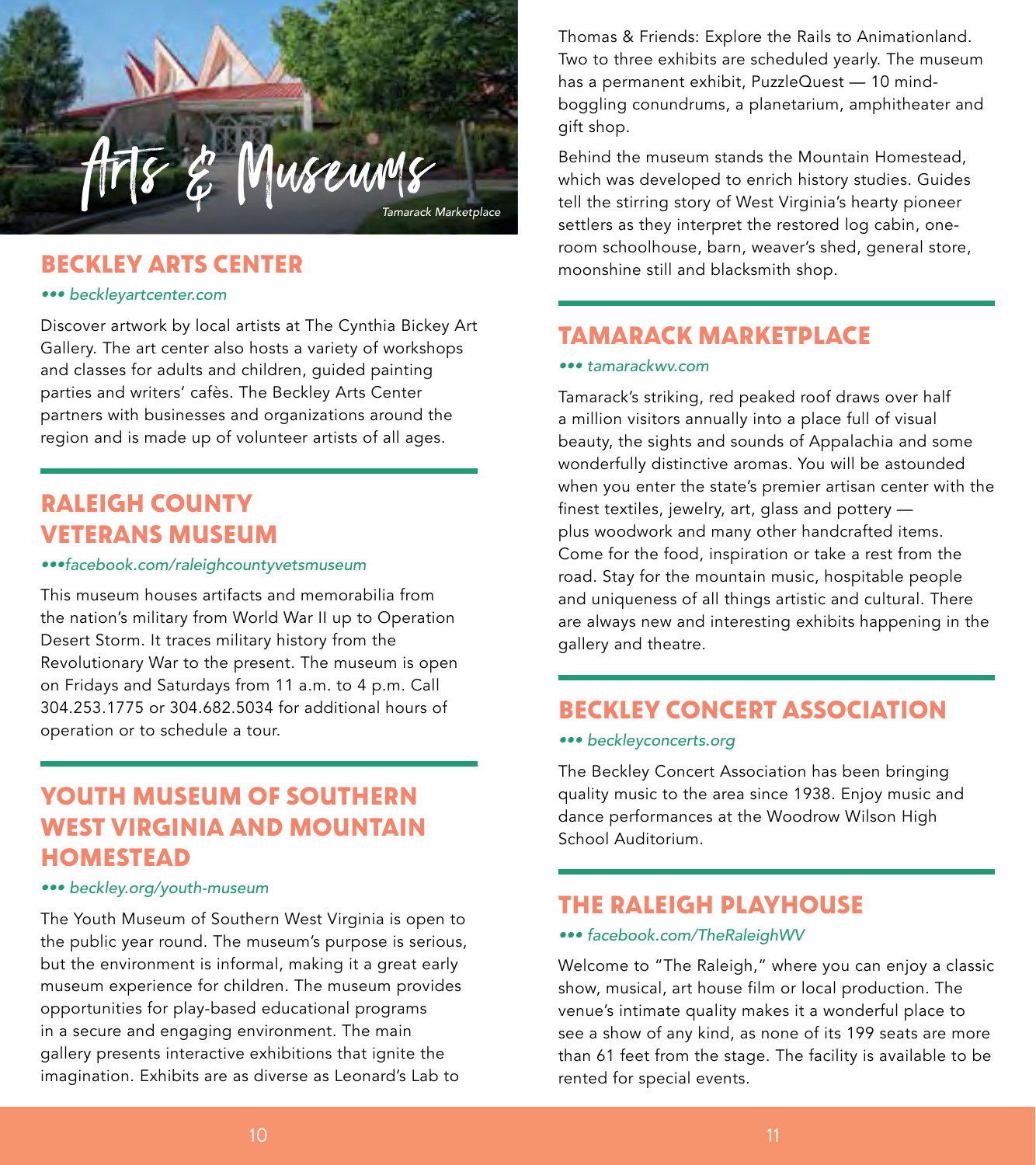

# wine & spirits **Vineyards** wine & spirits: wine & spirits:

This family owned and operated conservation grape farm and estate winery with a 20-acre vineyard and a threeacre blueberry patch is located on 192 acres. There is an indoor tasting area and outdoor venues for weddings, meetings, parties and events.

A Spring Wine Festival is the highlight of the year with good food and entertainment. The 9-hole disc golf course is open year-round with disc golf rentals available.

# **Weathered Ground Brewery**

This family-owned brewery in Ghent is creating smallbatch beers of all kinds. The barn where they brew is spacious, complete with a taproom, patio and event hall, and perfect for your next party. Visit them to try a pint — you may discover your new favorite brew!



*••• weatheredground.com*

# **AWARD-WINNING WINES**

The wines at Daniel Vineyards have won awards at state, national and international competitions.

*••• danielvineyards.com*



# **Beckley Micro Brewery at Dobra Zupas**

From IPAs to seasonal favorites, this small-batch brewery has a variety of beers on tap. Come in and have a sip or take a growler to go!

*••• dobrazupas.com*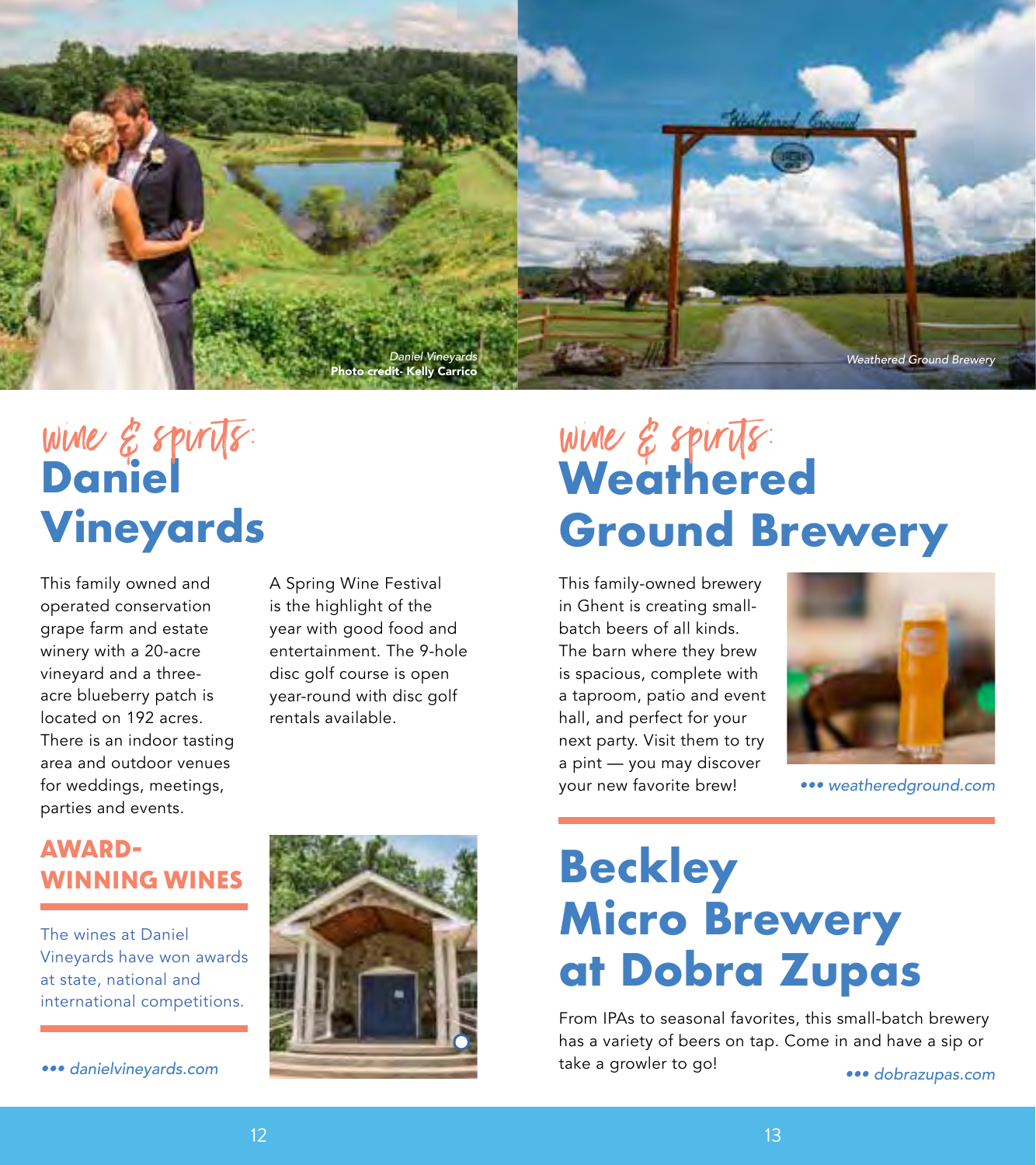# Sports

# **ACTIVE SOUTHERN WEST VIRGINIA**

#### *••• activeswv.org*

Active Southern West Virginia develops community programs to create a culture of exercise and physical activity in Southern West Virginia.

# **PAUL CLINE MEMORIAL SPORTS COMPLEX**

#### *••• ymcaswv.com*

A modern versatile facility with 8 full-size soccer fields. The complex boasts locker rooms with showers; two conference rooms for meetings; a concession stand with a covered picnic shelter; a one and a half mile walking trail; and the Kosnoski Playground for the kids.

# **WV MINERS**

#### *••• wvminersbaseball.com*

The WV Miners, part of the Prospect League, call Linda K. Epling Stadium home for their 30 home games each summer. Visit the website for information regarding events, Miners games and tickets.

# **FITZPATRICK PARK**

#### *••• raleighcountyparks.org*

Fitzpatrick Park is a hidden gem located at the end of Fitzpatrick Road in Beckley. Tucked away in the rolling hills of Fitzpatrick are four softball fields, a playground, a beautiful half-mile long walking path and a small lake with a dock for fishing. Each week, the park is filled with children practicing or adults playing in one of the park's various adult leagues as well as weekend tournaments. Visit the park's website to find more information on the leagues and events happening each summer and fall.

# **BECKLEY RALEIGH-COUNTY CONVENTION CENTER**

#### *••• beckleyconventioncenter.com*

Featuring a newly remodeled basketball court, the center is now host to the WVU Tech Golden Bears men's and women's basketball programs along with various other area basketball events. When fans aren't watching teams hoop it up, spectators can catch wrestling, bull riding and other thrilling events!

**EVENTS** 

& meetings

# **TAMARACK MARKETPLACE**

#### *••• tamarackwv.com*

From elegant weddings to small meetings, Tamarack has over 12,000 square feet of meeting/banquet space designed to accommodate your business, convention, meeting, and private occasion needs. The space is easily accessible from over 1,500 hotel/motel rooms and has a terrace and lawn available for outdoor events. On-sight chefs offer a wide variety of catering options.

# **BECKLEY'S HISTORIC BLACK KNIGHT**

#### *••• 304.253.7321*

Black Knight offers a 9-hole golf course, swimming, dining and banquet services in an atmosphere of casual elegance. With dining facilities and catering available, the Black Knight is suited for weddings, showers, receptions, reunions, meetings, conventions and much more. The Black Knight is located at the southern end of Beckley between South Kanawha and South Fayette Streets.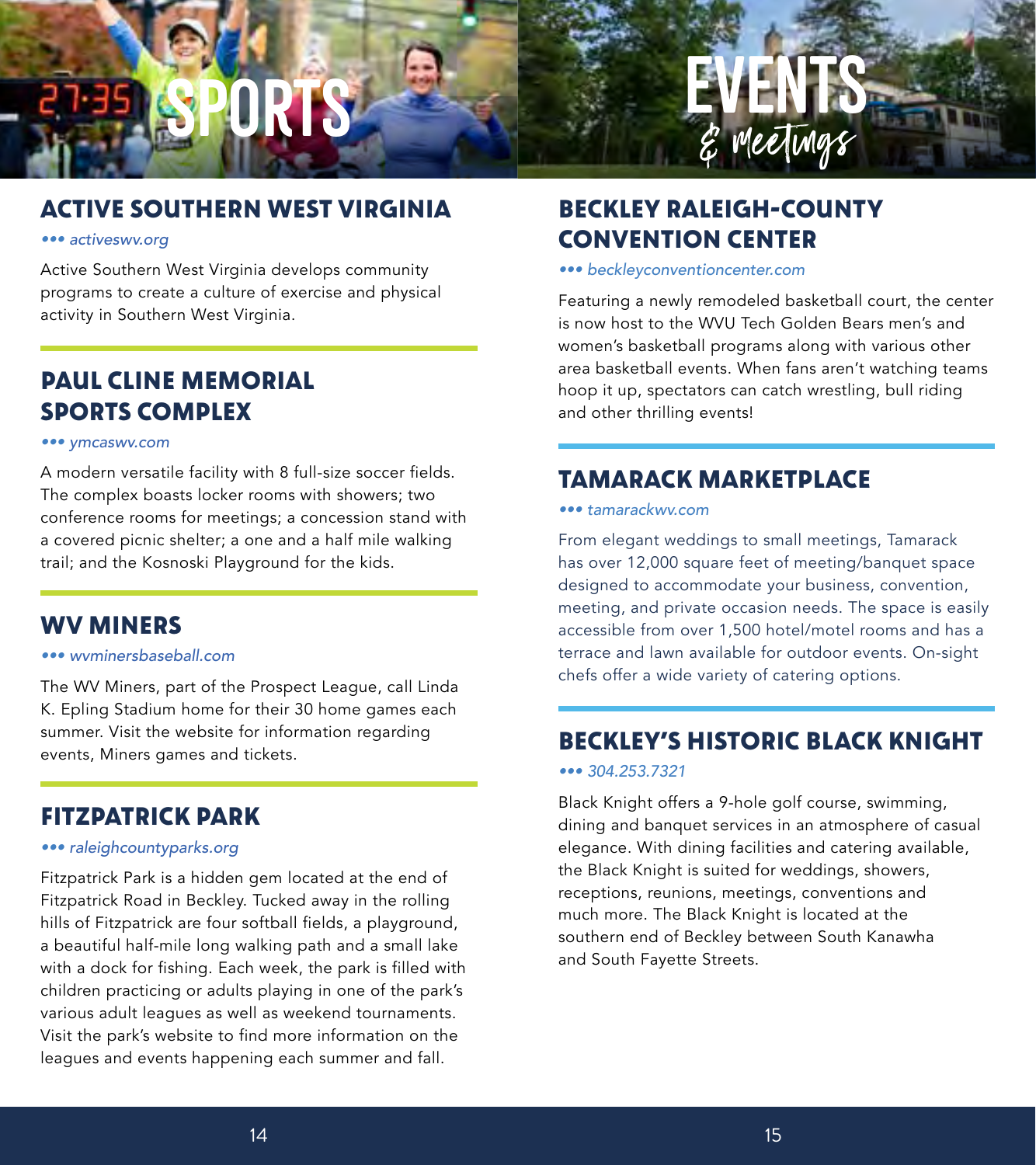

*The Resort at Glade Springs*

# **GRANDVIEW COUNTRY CLUB**

#### *••• 304.763.2520*

The country club features a well-groomed public course with a driving range and putting green.Tee times are required for weekends and holidays. Open March– November.

# **BECKLEY'S HISTORIC BLACK KNIGHT**

#### *••• 304.253.7321*

Owned by the city of Beckley Parks and Recreation, the 9-hole golf course at Historic Black Knight Municipal Park is set on 60-acres of land. The park also features a clubhouse and restaurant.

# **THE RESORT AT GLADE SPRINGS**

#### *••• gladesprings.com*

Home to three of the finest courses on the Mid-Atlantic — The Cobb Course, Stonehaven and Woodhaven. Set in the midst of a gorgeous 4,100 acre property in the lap of the Appalachian Mountains, Glade Springs offers luxurious accommodations, three championship golf courses, a full-service spa, endless family activities and casual and fine dining. The resort also boasts state-of-the-art conference and meeting facilities. Everyone can enjoy the resort's Escape Room adventure, events and holiday packages. Golf clinics and lessons with PGA professionals are available.

# **MOUNTAIN STATE MINIATURE GOLF & OUTSIDE-IN CLIMBING GYM**

#### *••• chocolatemoosewv.com*

This miniature golf course is centered around famous historical themes from West Virginia legend and history and is open until midnight during the summer months. The property is also home to an on-site climbing gym which offers year-round bouldering and rappelling opportunities.

# **DON'T FORGET...**

*Be sure to stop by the Chocolate Moose, a coffee and ice cream shop located in the same building.*



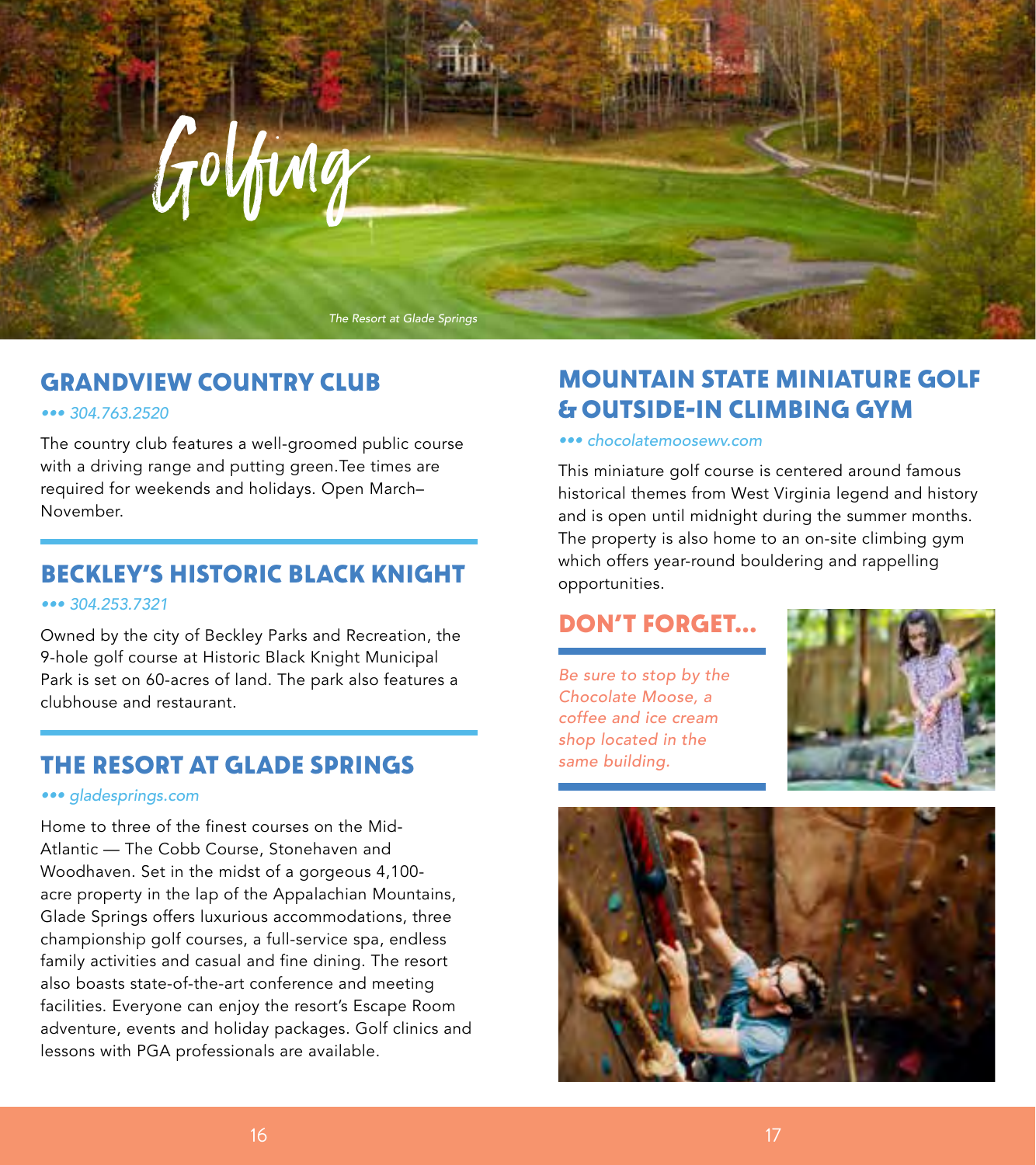|                                             |                                       | <b>King Tut Drive In</b>          | 304.252.6353                           |
|---------------------------------------------|---------------------------------------|-----------------------------------|----------------------------------------|
|                                             | Diming                                | <b>McDonald's</b>                 | 304.252.9527<br>Airport Road, Beaver   |
|                                             |                                       |                                   | 304.252.8286<br><b>Hylton Lane</b>     |
| <b>Calacino's Pizzeria</b><br>& Sports Bar  | 304.253.1010                          |                                   | 304.252.7310<br>4072 Robert C Byrd Dr. |
| <b>The Char</b>                             | 304.253.1760                          |                                   | 304.253.5980<br>2930 Robert C Byrd Dr. |
| <b>Chick-fil-A</b>                          | 304.250.0158<br>1300 N Eisenhower Dr. |                                   | 304.683.4482<br>16 Lester Hwy, Sophia  |
|                                             | 304.894.8455<br>100 Hylton Lane       | <b>Morgan's Food</b><br>& Spirits | 304.255.1511                           |
| Chilson's at<br><b>Black Knight</b>         | 304.253.7321                          | <b>Pasquale Mira</b>              | 304.255.5253                           |
| <b>Chocolate Moose</b>                      | 304.253.7242                          | Poncho & Lefty's                  | 304.237.1600                           |
| <b>Coffee Shop</b>                          |                                       | <b>Skyline Grill</b>              | 304.787.6201                           |
| <b>Crossroads Mall</b>                      | 304.255.6176                          | <b>Tamarack</b>                   | 304.256.6843                           |
| <b>The Dish Café</b>                        | 304.763.2366                          | <b>Marketplace</b>                |                                        |
| <b>Dobra Zupa's</b>                         | 304.253.9872                          | <b>Tudor's Biscuit</b><br>World   | 304.252.7590<br>Airport Rd., Beaver    |
| <b>Fosters Main</b><br><b>Street Tavern</b> | 304.253.1439                          |                                   | 304.929.2016<br>Eisenhower Dr.         |
| Fujiyama Japanese                           | 304.250.0288                          |                                   | 304.253.3330<br>Harper Rd.             |
| <b>Steakhouse</b>                           |                                       |                                   | 304.252.3331<br>Ritter Dr., Daniels    |
| Gino's Pizza &<br>Spaghetti House           | 304.253.3137<br>Harper Rd.            |                                   | 304.934.0555<br>Bolt Rd., Glen Daniel  |
|                                             | 304.250.6161<br>Robert C Byrd Dr.     |                                   | 304.250.6156<br>Dayton St., MacArthur  |
| <b>Glades Grill</b>                         | 304.763.2000                          | <b>Young Chow's</b>               | 304.253.5772                           |
| <b>HoneyBaked Ham</b><br><b>Company</b>     | 304.253.3321                          | <b>Yummi Japan</b>                | 681.207.7507                           |
| <b>Kem's Restaurant</b>                     | 681.238.5980                          |                                   |                                        |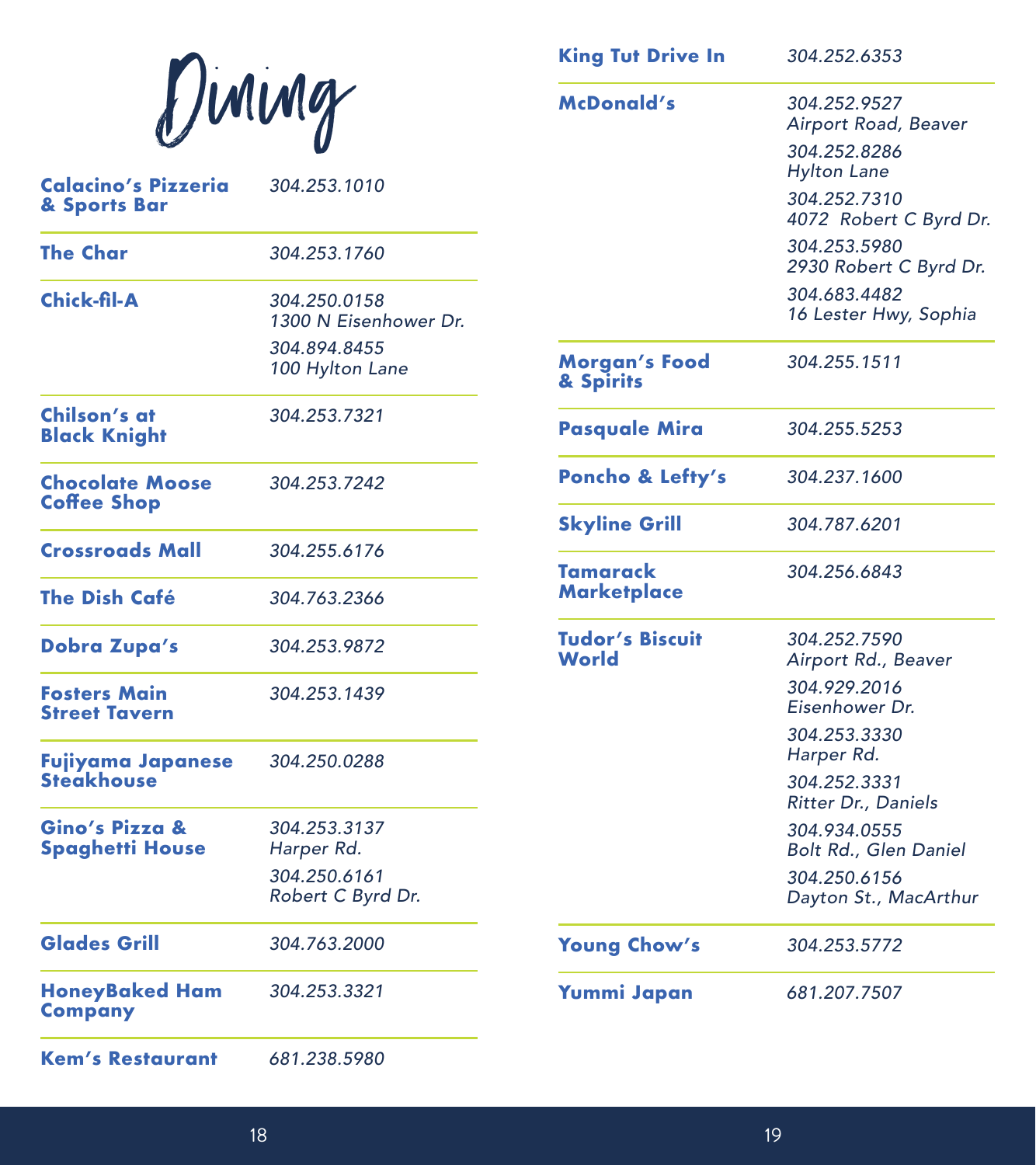|  |  |  | <b>SPECIALTY SHOPS</b> |  |
|--|--|--|------------------------|--|
|  |  |  |                        |  |

| <b>The Axe Hole</b>                                           | 304.200.2112 |
|---------------------------------------------------------------|--------------|
| <b>Beaver Creek Antiques</b>                                  | 304.254.9835 |
| <b>The Carpenters Loft<br/>Primitives &amp; More</b>          | 304.929.2649 |
| <b>Crossroads Mall</b>                                        | 304.255.6176 |
| The Escape Room<br>at Glade Springs                           | 866.504.9446 |
| <b>Leisure Lanes</b>                                          | 304.253.7328 |
| <b>Mtn. State Mini Golf</b><br><b>Outside-In Climbing Gym</b> | 304.253.7242 |
| <b>The Pottery Place</b>                                      | 304.253.8777 |
| <b>Ski Barn</b>                                               | 304.787.3200 |
| Tamarack<br><b>Marketplace</b>                                | 304.256.6843 |

Lodging

| <b>HOTELS</b><br><b>Baymont Inn &amp; Suites</b> | 304.255.9091 |
|--------------------------------------------------|--------------|
| <b>Clarion Pointe</b>                            | 304.255.5291 |
| <b>Country Inn &amp; Suites</b>                  | 304.252.5100 |
| <b>Courtyard</b>                                 | 304.252.9800 |
| <b>Days Inn</b>                                  | 304.877.6455 |
| <b>Fairfield Inn &amp; Suites</b>                | 304.252.8661 |
| <b>Hampton Inn &amp; Suites</b>                  | 304.252.2121 |
| <b>Holiday Inn &amp; Suites</b>                  | 681.238.5980 |
| <b>Howard Johnson Express</b>                    | 304.255.5900 |

| Microtel Inn & Suites                                | 304.256.2000                 |
|------------------------------------------------------|------------------------------|
| <b>Microtel Inn &amp; Suites</b>                     | 304.255.2200                 |
| <b>Quality Inn</b>                                   | 304.255.1511                 |
| <b>Skyline Lodge</b>                                 | 304.787.6201                 |
| <b>Sleep Inn</b>                                     | 304.255.4222                 |
| <b>Smart Extended Stay</b>                           | 304.255.2161                 |
| <b>Super 8</b>                                       | 304.253.0802                 |
| <b>Travelodge</b>                                    | 304.252.0671                 |
| Tru                                                  | 681.254.5535                 |
| <b>RESORTS</b>                                       |                              |
| <b>The Resort at</b><br><b>Glade Springs</b>         | 866.504.9446                 |
| <b>VACATION RENTALS</b>                              |                              |
| <b>Burning Rock</b>                                  | 304.683.9242                 |
| <b>Cabins at Pine Haven</b>                          | 304.250.0235                 |
| <b>Foxwood Vacation Rentals</b>                      | 304.466.5514                 |
| <b>Greenhaven</b>                                    | 205.752.1347                 |
| <b>Lake Stephens Cabins</b>                          | 304.934.5323                 |
| <b>New River Vacation</b><br><b>Properties</b>       | 304.923.1228                 |
| CAMPGROUNDS                                          |                              |
| <b>Adventure RV &amp;</b><br><b>Mobile Home Park</b> | 304.228.9194<br>304.228.8712 |
| <b>Beckley Exhibition</b><br>Coal Mine               | 304.256.1747                 |
| <b>Berry's Campground</b>                            | 304.466.4199                 |
| <b>Burning Rock</b>                                  | 304.683.9242                 |
| <b>Lake Stephens</b>                                 | 304.934.5323                 |
|                                                      |                              |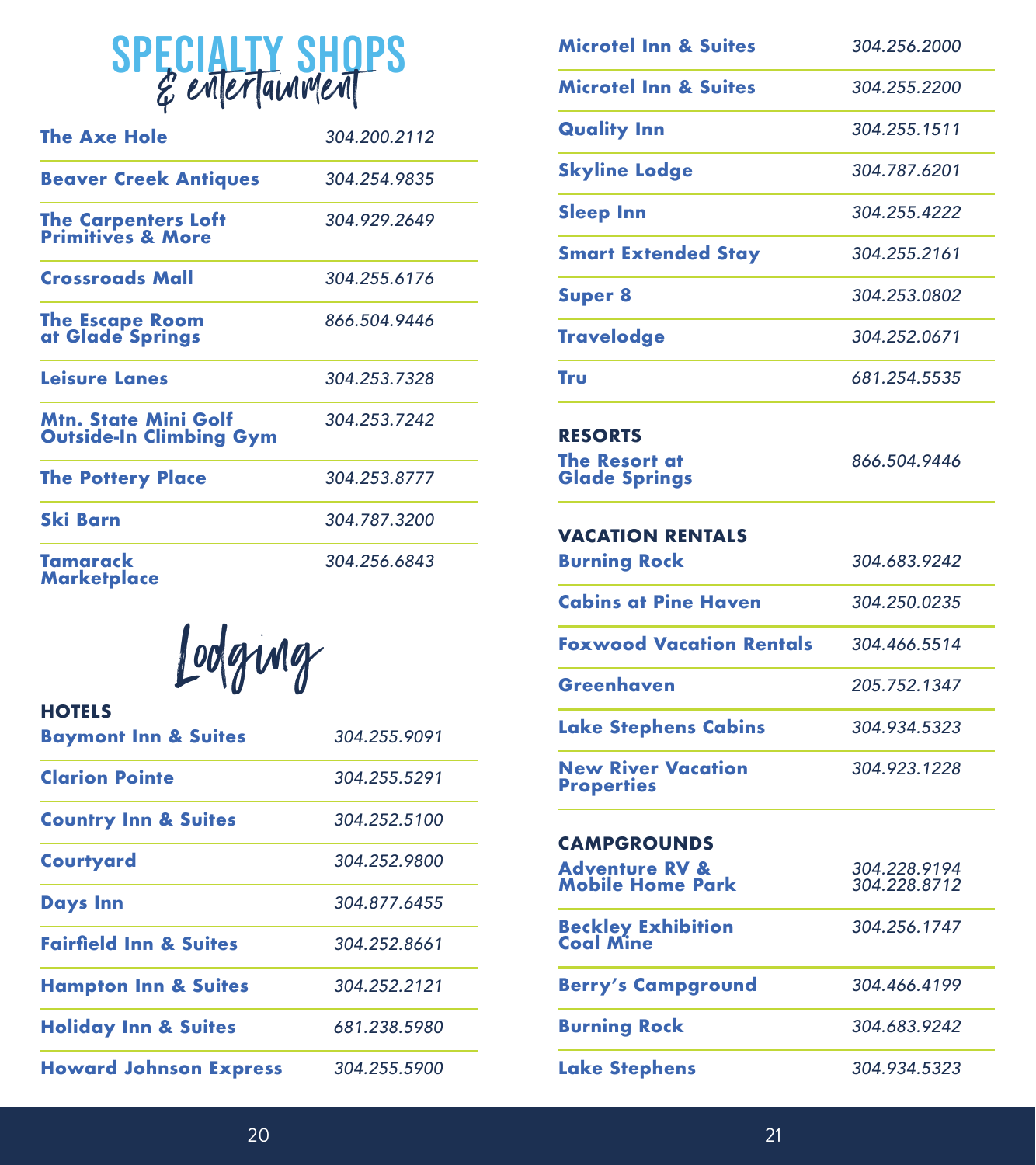Gare & Services

### **VISITOR SERVICES**

| <b>Beckley Events</b>      | 304.256.1776 |
|----------------------------|--------------|
| <b>Beckley-Raleigh CVB</b> | 855.977.1785 |
|                            |              |

**Visit Southern West Virginia** *800.Visit.WV*

# **TRANSPORTATION**

| <b>Enterprise</b> | 304.929.2445 |
|-------------------|--------------|
| <b>Rent-A-Car</b> |              |

**Greyhound Lines** *304.253.8333*

**New River** *304.252.6396* **Transit Authority** 

**Raleigh County** *304.255.0476* **Memorial Airport** 

# **MEDICAL CARE**

**Beckley** *304.255.3000* **Appalachian Regional Hospital** 

**Beckley VA** *304.255.2121* **Medical Center** 

**Urgent Care** 

**Med Express** *304.252.6639 or*

**Raleigh General** *304.256.4100* **Hospital** 

# **EDUCATION**

**New River Community** *866.349.3739* **& Technical College**

**University of** *877.393.5014* **Charleston, Beckley** 

**WVU Institute of Technology, Beckley** *304.929.8324*

### **COUNTY PARKS**

*••• 304.934.5323 raleighcountyparks.org/parks/*

**4H Camp**

**Dry Hill Prosperity**

**Fitzpatrick Park**

**Lake Stephens**

**Marsh Fork**

**Stoco Community**

# **CITY PARKS**

*••• 304.256.1768 beckley.org/parks-and-recreation/*

**East Park & Basketball Court**

**Freedom Park & Skate Park**

**Maxwell Hill Community Center**

**McManus Walking Trail**

**New River Park and Shelters**

**Simpkins Street Park**

**Thornhill Park & Basketball Court**

**Word Park**

### **STATE PARKS**

**Little Beaver** *304.763.2494*

**State Park** *littlebeaverstatepark.com*

### **NATIONAL PARKS**

**New River Gorge** *304.763.3715* **National Park &** *nps.gov/neri* **Preserve**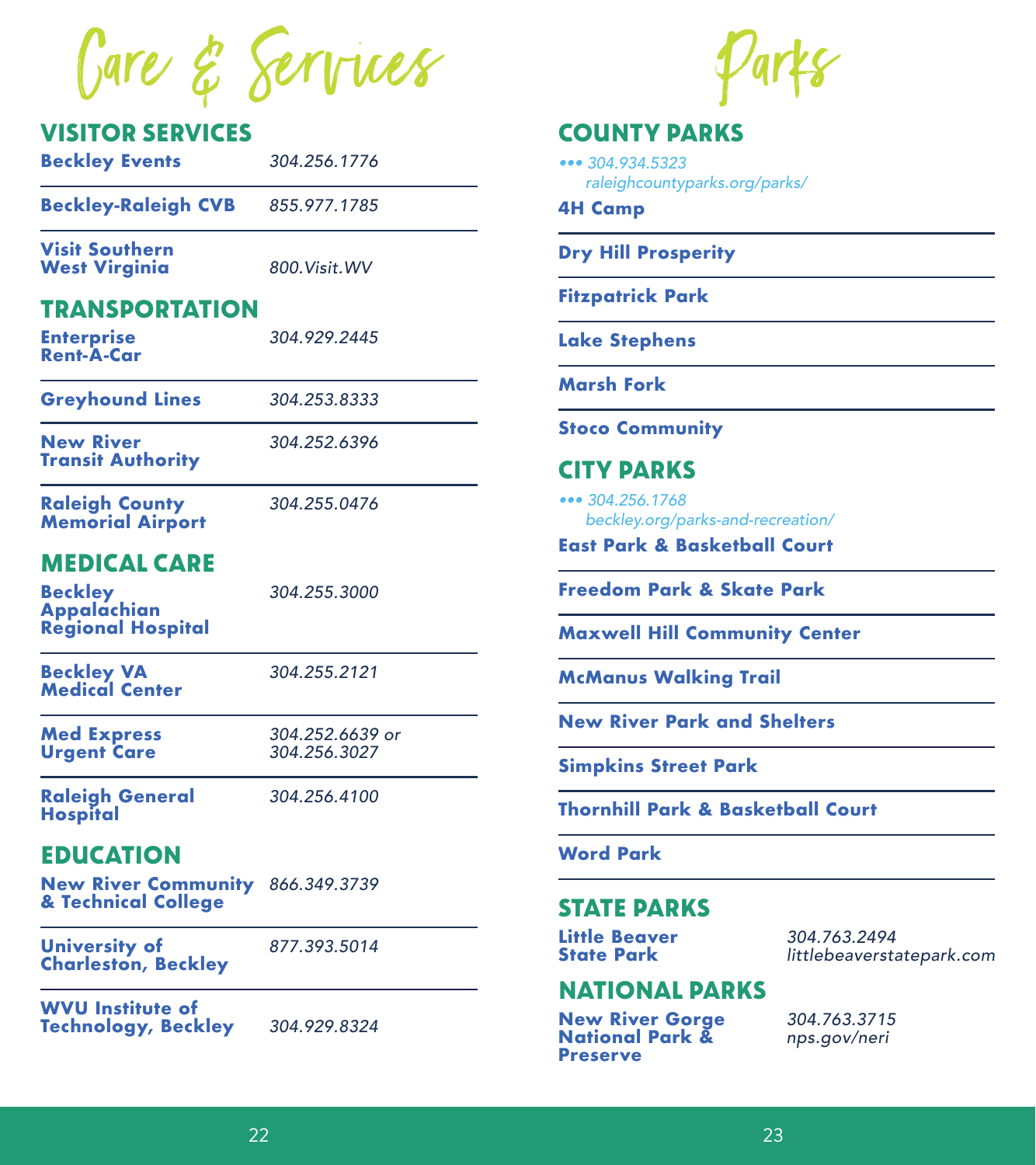



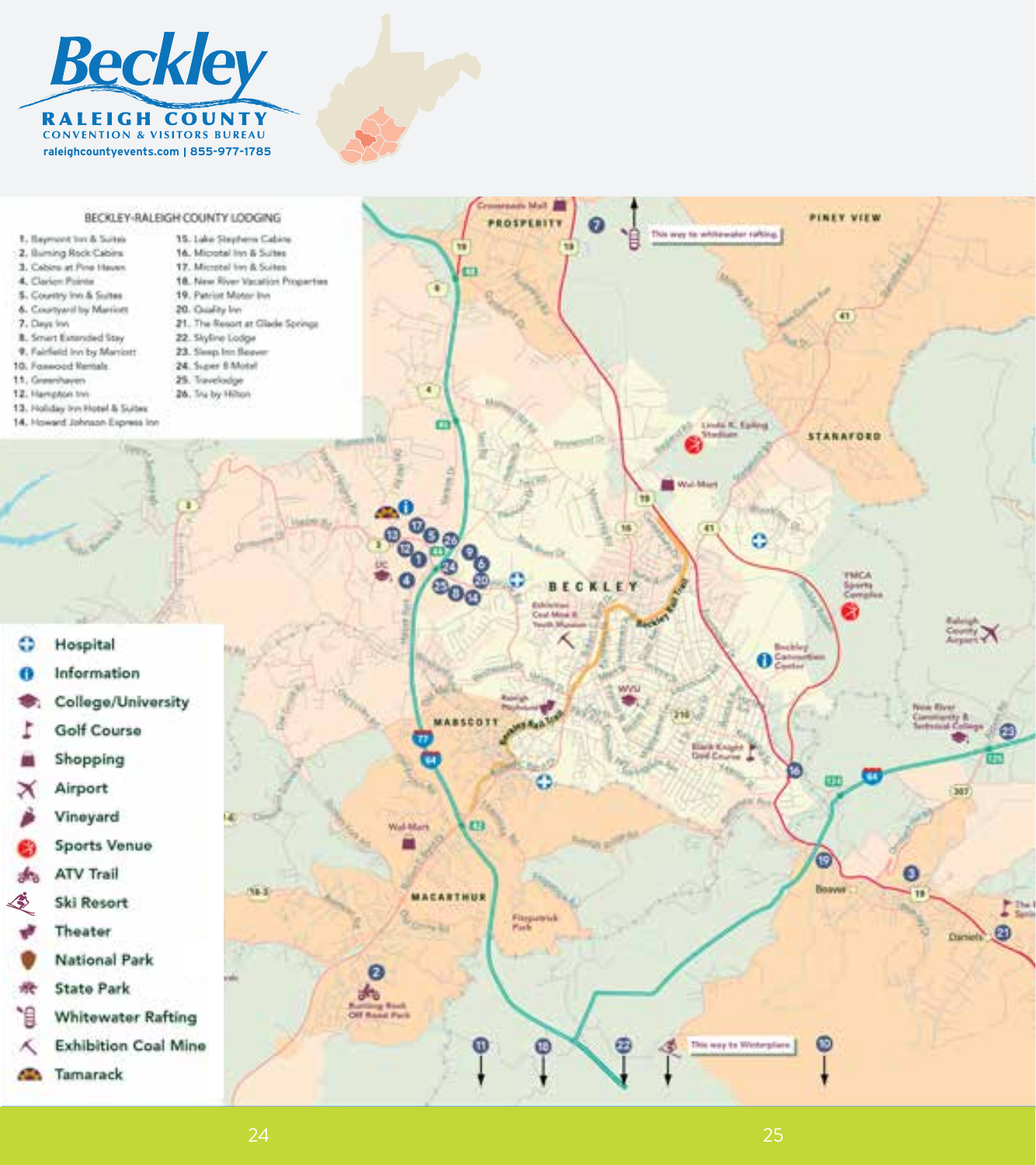

# **SPRING, SUMMER, WINTER AND FALL...**

# **Beckley-Raleigh County always has something to offer.**

Join us in the *SPIVMG* as we celebrate wine, flowers and the return of our feathered friends at our annual festivals including the Spring Wine Festival, Wildflower Weekend, Rhododendron Festival, and the Migration Celebration.

We jump into  $\frac{\partial \mathcal{W}}{\partial \rho}$  at Lake Stephens with Beach Blast kicking off the season. Baseball, fireworks, Fridays in the Park, farmers markets and watching Theatre West Virginia perform under the stars at Grandview are always highlights of summer in Beckley-Raleigh County. Other annual events to look forward to include Cruise In Car Shows, Friends of Charity Auto Fair & Concert, the Honey Bee Festival, Appalachian Festival & Makers Market and the Kids Classic Festival.

As we see the summer season changing to  $\sqrt{a}W$ , along with the leaves, we prepare ourselves for Chili Night, Oktoberfests and our beloved Veteran's Day Parade Celebration.

When the snow starts flying, so do the skis and ice skates. Celebrate  $\frac{1}{\|M\|}$  everyday on the slopes at Winterplace but be sure to mark your calendars for ice skating dates and the annual Appalachian Coal Town Christmas at the Beckley Exhibition Coal Mine.

These are just a small sample of the exciting events that Beckley-Raleigh County hosts each and every year.



**Please visit raleighcountyevents.com or scan the QR code here for updated event dates and information.**